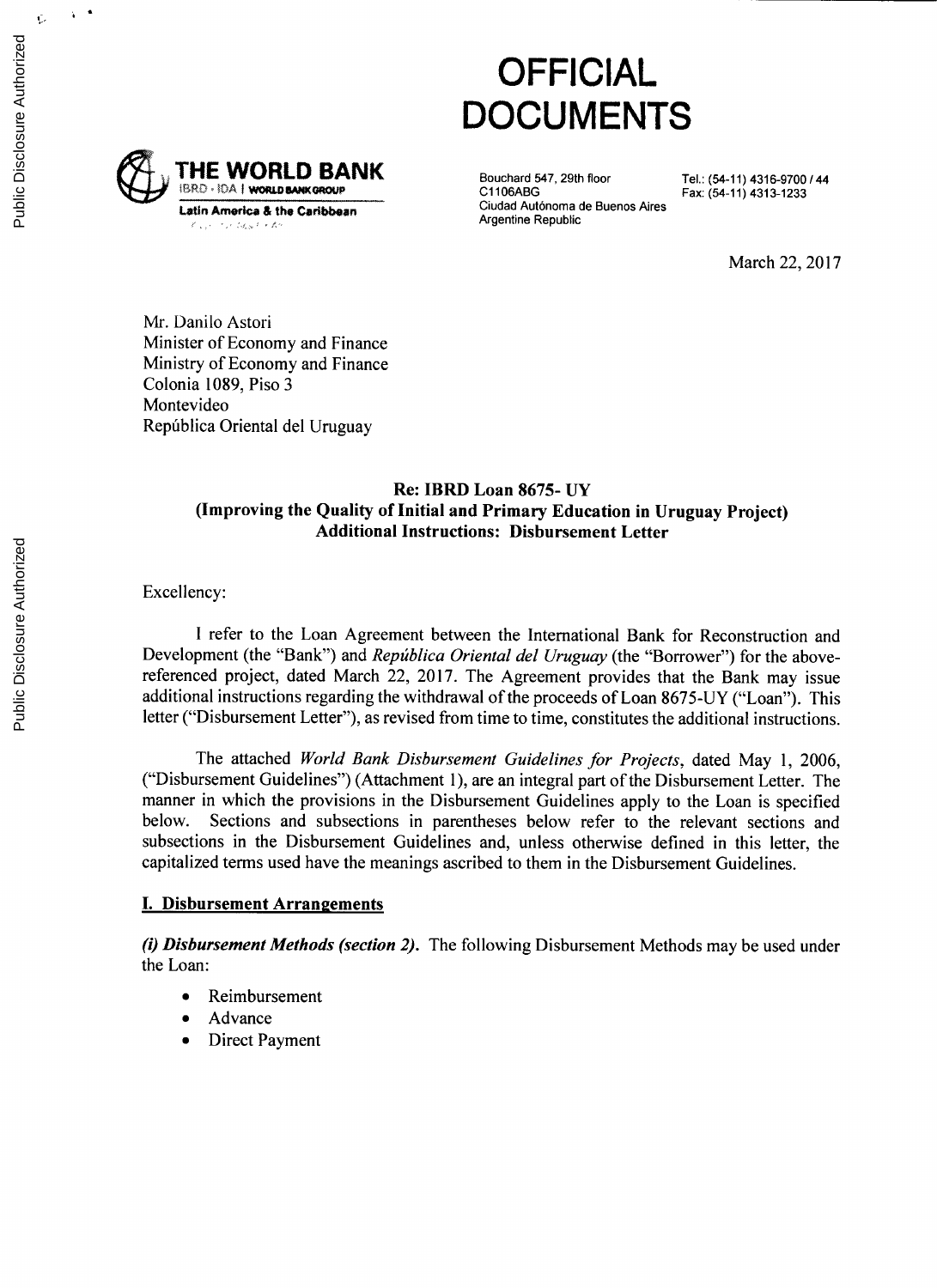*(ii) Disbursement Deadline Date (subsection 3.7).* The Disbursement Deadline Date is four months after the Closing Date specified in Section IV.B.4. of Schedule 2 to the Loan Agreement. Any changes to this date will be notified **by** the World Bank.

*(iii) Disbursement Conditions (subsection 3.8).* Please refer to the Disbursement Conditions in Section IV.B. 1(a), **1(b),** 2(a), **2(b)** and **3** of Schedule 2 to the Loan Agreement.

### **II. Withdrawal of Loan Proceeds**

*(i) Authorized Signatures (subsection 3.1).* An authorized signatory letter in the Form attached (Attachment 2) should be furnished to the Bank at the address indicated below providing the name(s) and specimen signature(s) of the official(s) authorized to sign Applications:

> The World Bank Torre Bouchard Bouchard *547* Buenos Aires, Argentina Attention: **Mr. Jesko S. Hentschel** Country Director Argentina, Paraguay and Uruguay.

*(ii) Applications (subsections 3.2* **-** *3.3).* Please provide completed and signed applications for withdrawal, together with supporting documents, to the address indicated below:

> Banco Mundial **SCN,** Quadra 02, Lote **A** Edificio Corporate Finance Center **<sup>70</sup>**andar **70712-900** Brasilia, D.F. Brazil Attention: Ms. **Monica Tambucho** Sr. Finance Officer Loan Operations

*(iii) Electronic Delivery (subsection 3.4)* The World Bank may permit the Borrower to electronically deliver to the World Bank Applications (with supporting documents) through the World Bank's Client Connection, web-based portal. The option to deliver Applications to the World Bank **by** electronic means may be effected if: (a) the Borrower has designated in writing, pursuant to the terms of subparagraph (i) of this Section, its officials who are authorized to sign and deliver Applications and to receive secure identification credentials **("SIDC")** from the World Bank for the purpose of delivering such Applications **by** electronic means; and **(b)** all such officials designated **by** the Borrower have registered as users of Client Connection. **If** the World Bank agrees, the World Bank will provide the Borrower with **SIDC** for the designated officials. Following which, the designated officials may deliver Applications electronically **by** completing Form **2380,** which is accessible through Client Connection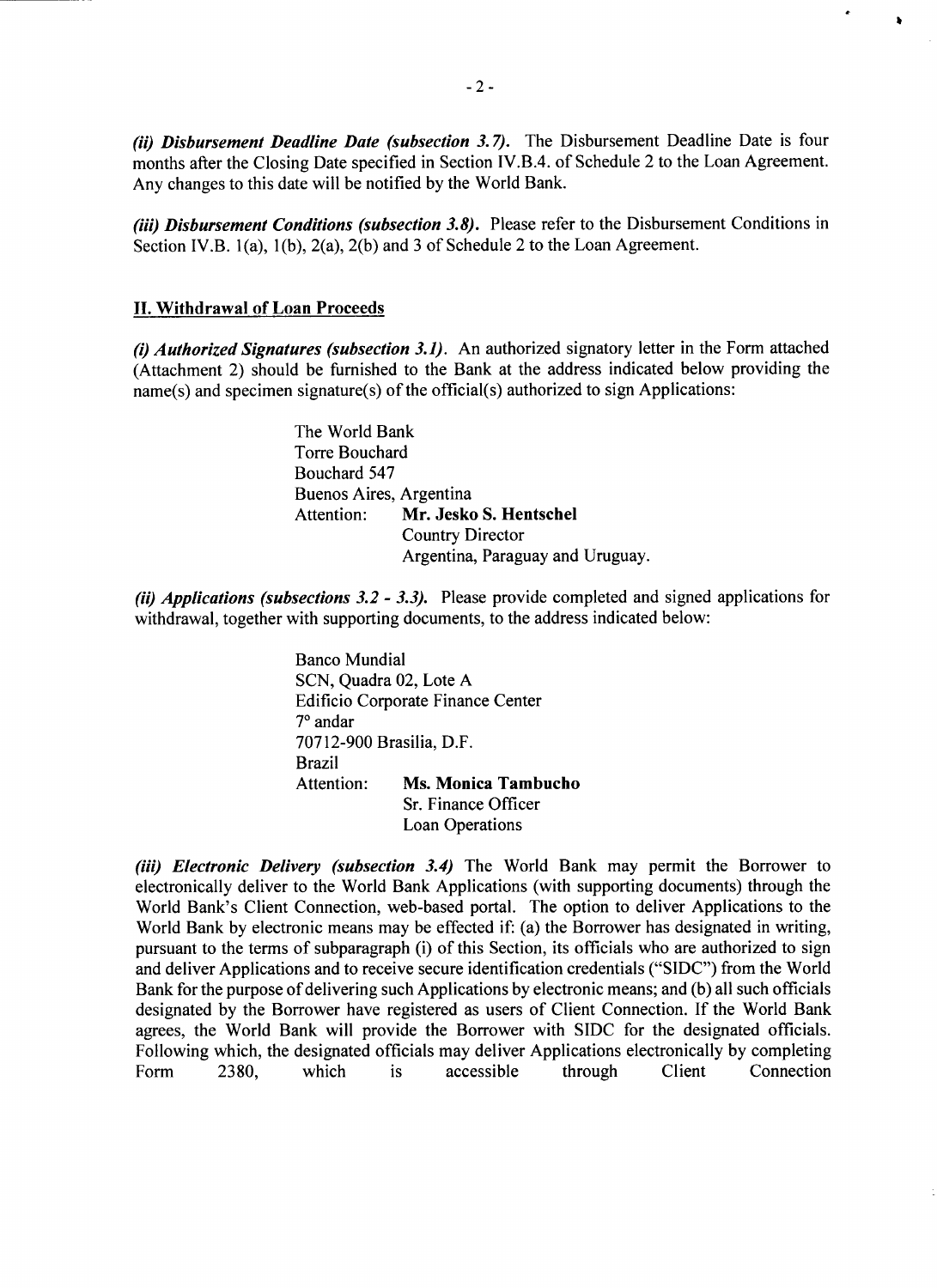(https://clientconnection.worldbank.org). The Borrower may continue to exercise the option of preparing and delivering Applications in paper form. The World Bank reserves the right and may, in its sole discretion, temporar

*(iv) Terms and Conditions of Use of SIDC to Process Applications.* **By** designating officials to use **SIDC** and **by** choosing to deliver the Applications electronically, the Borrower confirms through the authorized signatory letter its agreement to: (a) abide by the Terms and Conditions of<br>Use of Secure Identification Credentials in connection with Use of Electronic Means to Process *Applications and Supporting Documentation* ("Terms and Conditions of Use of **SIDC")** provided in Attachment **3;** and **(b)** to cause such official to abide **by** those terms and conditions.

(v) Minimum Value of Applications (subsection 3.5). The minimum value is not applicable to this operation.

*(vi) Bank Accounts.* The project will operate three bank accounts as follows: **(A)** a United States Dollars **[USD]** Designated Account established at *Banco Central del Uruguay,* (B) a **USD** operating account at *Banco de la Repuiblica Oriental del Uruguay* [BROU], and **(C)** a local currency account at BROU.

*(vii) Advances (sections 5 and 6).*

- *\* Type ofDesignated Account (subsection 5.3):* Segregated
- *\* Currency of Designated Account (subsection 5.4):* **USD**
- *\* Financial Institution at which the Designated Account Will Be Opened (subsection 5.5): Central Bank of Uruguay (Banco Central del Uruguay, BCU)*
- *\* Ceiling (subsection 6.1):* **USD 8,000,000 equivalent.** Advance to be made available for *Category 1 (Preventive Maintenance Expenditures)*<br>and *Category 2 (Goods, works, consulting services, non-consulting services, Training*<br>and *Operating Costs under the Project, except unde* implementation of Category 2.

## **III. Reporting on Use of Loan Proceeds**

*(i) Supporting Documentation (section 4).* Supporting documentation should be provided with each application for withdrawal as set out below:

- *\* For requests for Reimbursement and to reporting eligible expenditures paid from the Designated Account under Category 1 Preventive Maintenance Expenditures:*
	- <sup>o</sup>Interim Unaudited Financial Report (IFRs) in the form attached (Attachment **4A)**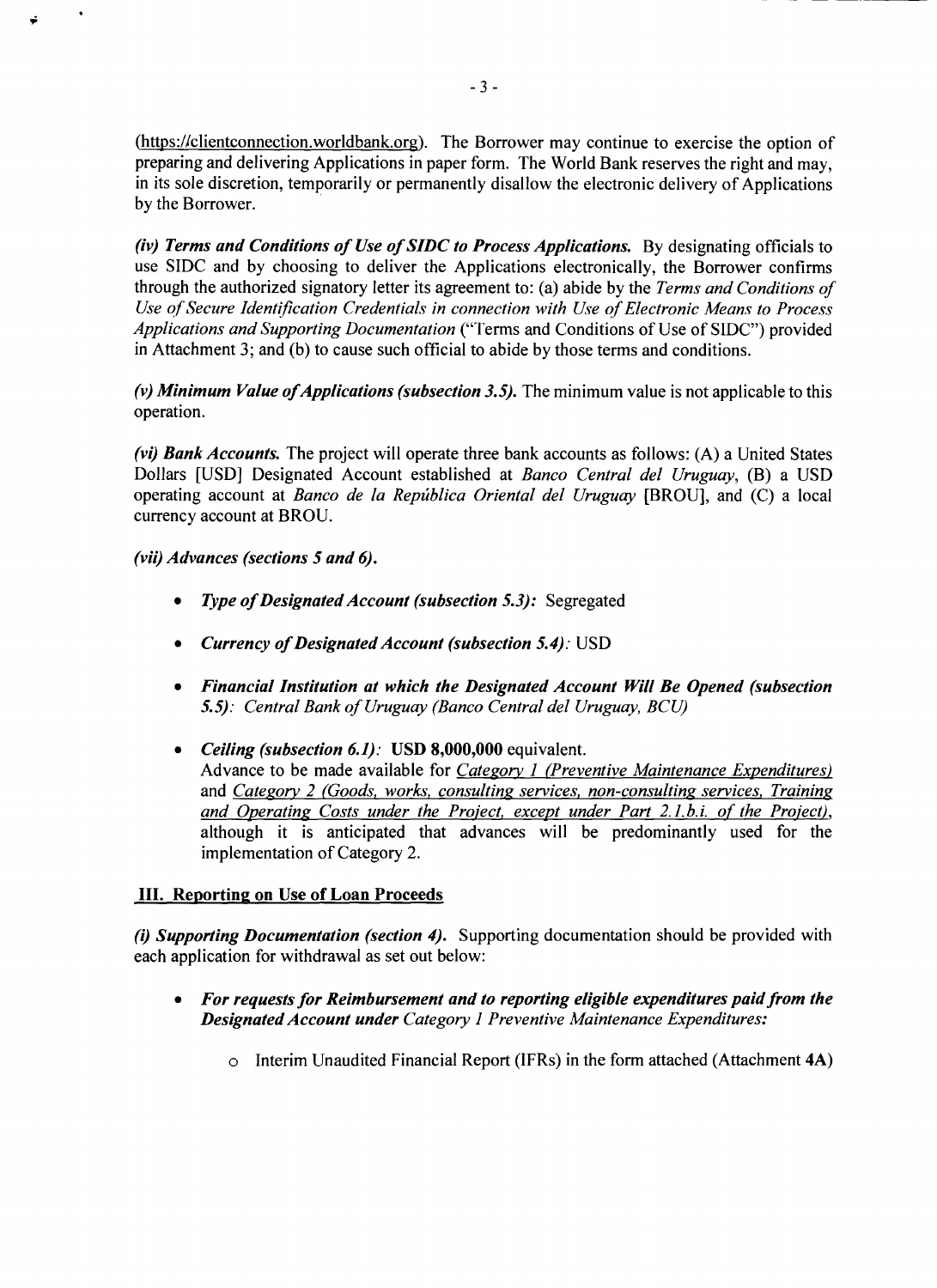- $\circ$  Evidence of expenditure eligibility: Expenditures in local currency, every calendar quarter, accompanied with a certification (and in line with Section IV.B.1. to IV.B.4. of Schedule 2 to the Loan Agreement)
- List of payments against contracts that are subject to the Bank's prior review, in the form attached (Attachment *5)*
- *\* For requests for Reimbursement and to reporting eligible expenditures paid from the Designated Account under Category 2 Goods, works, consulting services, nonconsulting services, Training and Operating Costs under the Project, except under Part 2.1. b. i. of the Project:*
	- 0 Statement of Expenditure **(SOE)** in the form attached (Attachment **4B)**
	- o List of payments against contracts that are subject to the Bank's prior review, in the form attached (Attachment *5)*
- *For requests for direct payment:* records evidencing eligible expenditures, e.g., copies of receipts, suppliers' invoices.

*(ii) Frequency of Reporting Eligible Expenditures Paid from the Designated Account (subsection 6.3):* The minimum frequency for both categories is semiannual, which is the same frequency for the IFRs submitted for reporting purposes under Section II.B.2 of Schedule 2 to the Loan and Project agreements.

#### **IV.** Other supporting documentation to be provided

**A** Designated Account Activity Reconciliation Statement and bank statement should be submitted with each Withdrawal Application reporting on the use of Advance proceeds from the Designated Account (Attachment **6)**

#### V. Other Important **Information**

For additional information on disbursement arrangements, please refer to the Disbursement Handbook available on the World Bank's public website at https://www.worldbank.org and its secure website "Client Connection" at https://clientconnection.worldbank.org. Print copies are available upon request.

**If** you have not already done so, the World Bank recommends that you register as a user of the Client Connection website (https://clientconnection.worldbank.org). From this website you will be able to download Applications, monitor the near real-time status of the Loan, and retrieve related policy, financial, and procurement information. **All** Borrower officials authorized to sign and deliver Applications **by** electronic means are required to register with Client Connection before electronic delivery can be effected. For more information about the website and registration arrangements, please contact the World Bank **by** email at <clientconnection@worldbank.org>.